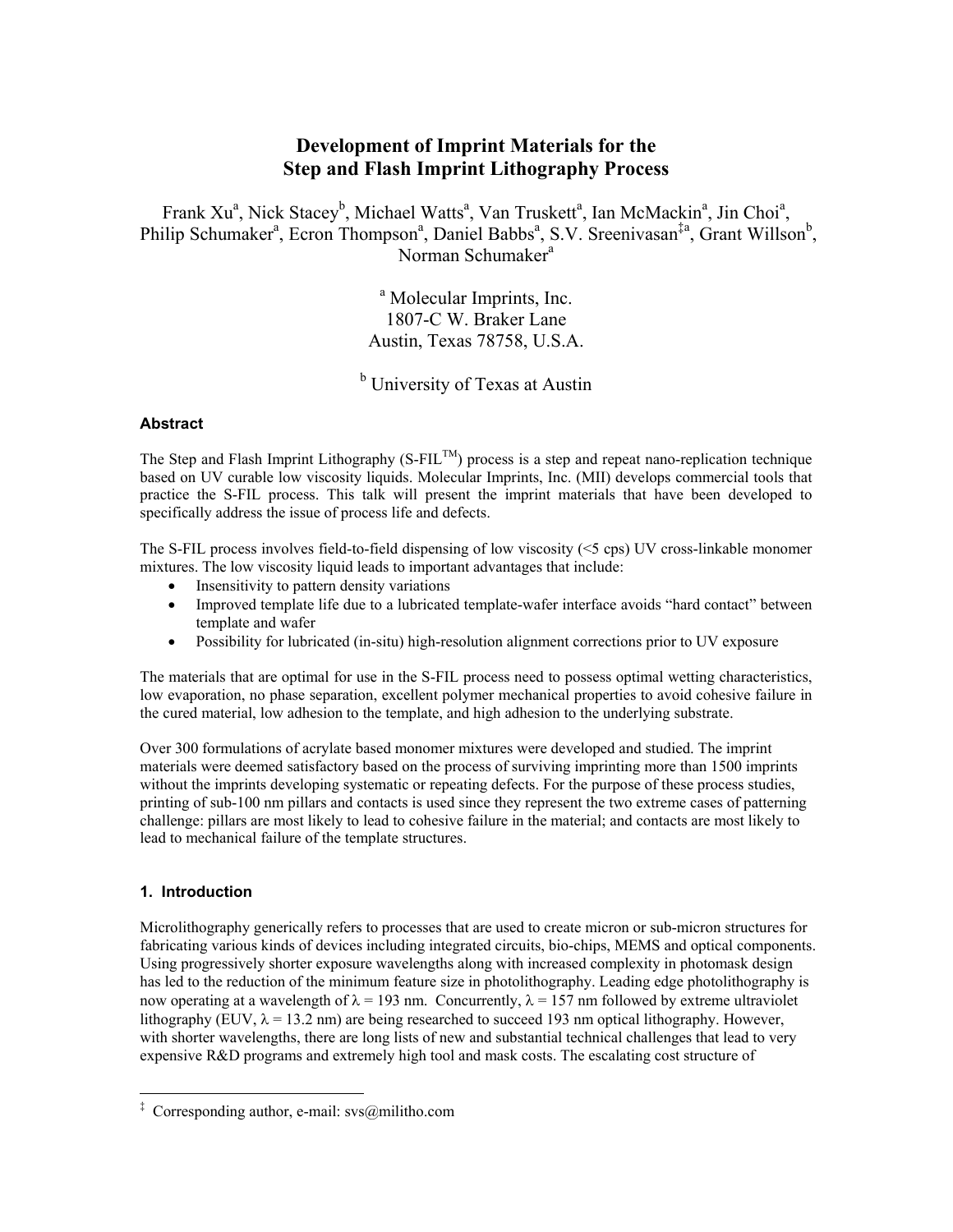photolithography clearly indicates that there is a need for low-cost alternatives to photolithography. Such a technique should not only allow sub-50 nm patterning capability, it should substantially retain the overall benefits of photolithography. This need motivated us to develop a non-optical, low-cost lithography technique known as Step and FlashTM Imprint Lithography (S-FIL). This technology was first developed in the late 1990s at the University of Texas at Austin. It was later licensed to Molecular Imprints, Inc. for commercialization in 2001.

In the mid-1990s, several research groups in industry and academia started investigating "imprint lithography" methods for fabricating small features. Imprint lithography is essentially a micromolding process in which the topography of a template (mold) defines the patterns created on a substrate. Investigations by others and MII in the sub-50 nm regime [1-4] indicate that imprint lithography has almost unlimited resolution. To date, MII's patterning resolution of about 20 nm is only limited by the electron beam resolution of the template fabrication process (see Figure 1). The S-FIL process (see Figure 2) uses ultra-low viscosity UV curable liquids that are used to fill the template. This lithography process that operates at very low pressures  $\sim 0.25$  psi), which leads to much longer template life and much lower process defects. The use of a transparent fused silica template enables the photocuring process to occur and also allows for optical alignment of the wafer and template. The process also uses "drop-on-demand" fluid delivery that can be tailored to fabricate device geometries that have arbitrary pattern densities. As a result, S-FIL is a particularly suitable imprint technique for fulfilling the stringent requirements of volume fabrication of nano-scale devices.

Multiple materials are involved in the imprinting process. The full material sets have been developed to specifically address the issue of process life and defects. Besides the individual requirements of each material layer, the interfacial interactions of release layer, imprinting material, and transfer layer (shown as the planarization layer in Figure 2) have been carefully examined and optimized.

# **2. Experimental**

Step and Flash Imprint Lithography is a bi-layer approach using a low viscosity, UV-curable imprint solution deposited on an underlying organic planarization layer. The quartz template is rigid and transparent, allowing for UV curing of the imprint solution. Figure 2 shows the process in cross-section. With S-FIL, an organic planarization layer is spin-coated onto the substrate. Then a low viscosity, UV photo-polymerizable imprint solution is dispensed onto the wafer to form an etch barrier in the area to be imprinted (step 2). A surface-treated, transparent template bearing patterned relief structures is aligned over the coated substrate. The template is lowered onto the substrate, thereby displacing the solution, filling the imprint field, and trapping the photo-polymerizable imprint solution in the template relief (step 3). Irradiation with UV light through the backside of the template cures the solution (step 4). The template is then separated from the substrate leaving an organo-silicon relief image on the surface of the coated substrate that is a replica of the template pattern (step 5). The wafer is then stepped and the process is repeated on the next field.

Once the wafer is fully imprinted using S-FIL, the pattern transfer is achieved using a bi-layer etch process. A halogen etch is used to clear the undisplaced, cured imprint solution so that the underlying planarization layer is fully exposed in the recessed regions of the pattern. A subsequent oxygen reactive ion etch into the planarization layer amplifies the aspect ratio of the imprinted image.

Imprint material optimization process includes selecting low vapor pressure component, controlling the viscosity of fluid mixture to be 5 cPs or less at room temperature, improving mechanical properties of the cured imprint material to achieve desirable cohesive strength, conducting wetting characteristics study of fluid on both transfer layer and template surfaces, achieving low adhesion to the template and high adhesion to the underlying substrate, and imprinting the material to check imprinting process life.

# **3. Results and Discussion**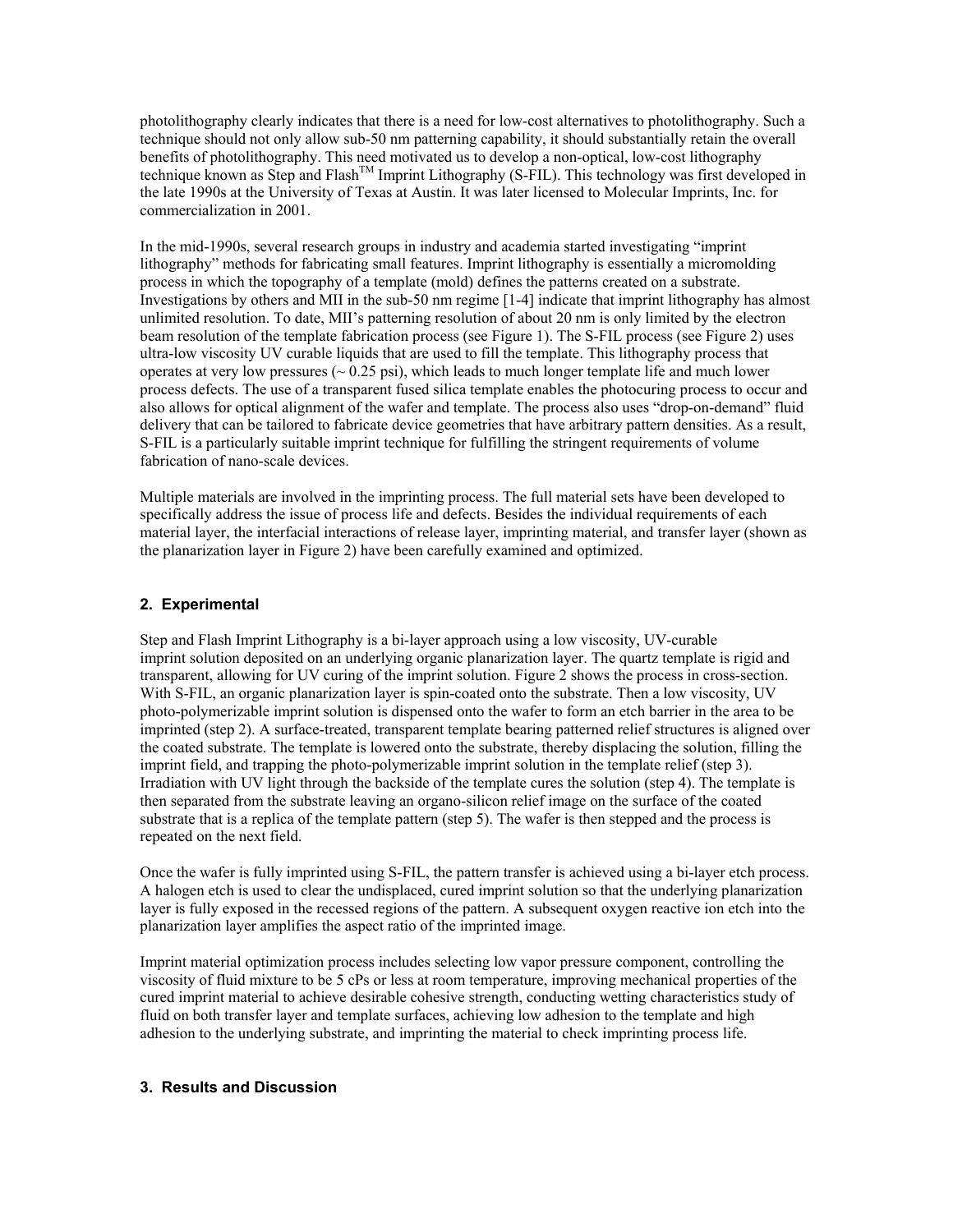#### 3.1 Original material characterization

The original imprint material was developed at the University of Texas at Austin. Low viscosity and small drop sizes are needed to achieve low pressure imprinting  $(< 1 \text{ psi})$ , in-line fluid alignment, fast feature filling, pattern density insensitivity, and thin residual layers. Smaller liquid droplets tend to have faster evaporation rates due to higher surface to volume ratio. The evaporation rate of the original material was measured by sessile drop imaging technique. The evaporation curve is shown in Figure 3. The most volatile component in the original material is tert-butyl acrylate which is added at 37 part per hundred by weight. The curve suggests most of the tert-butyl acrylate is evaporated while the majority of other components are retained after 40 seconds. This inhomogeneous evaporation results in composition changes during the imprinting process and impacts the mechanical properties of the cured material adversely.

This composition change causes crosslinker concentration variation. The impact of crosslink density on curing speed was studied via real time FTIR technique. Figure 4 plots the disappearance of monomer as a function of UV exposure time. Increasing crosslink density will improve reaction rate, but too much crosslinker tends toward lower ultimate reaction conversion.

#### 3.2 New improved materials

After addressing the inhomogeneous evaporation issue and incorporating several selective acrylic components, mechanical properties of new materials have been improved significantly. Figure 5 plots the elongation percentage verse tensile stress. Tensile modulus, elongation at break, and break stress have been improved from 80 MPa, 1-2%, 1-2 MPa for the original material to 400 MPa, 30%, 16 MPa for the new material. For the non-Si containing material, a primary and flexibilizer components are used along with crosslinker and UV initiator. The overall viscosity is maintained to be less than 5 cPs at room temperature. For the silicon containing material, the new silicon acrylic component is used in replacement of (3 acryloxypropyltristrimethylsiloxy)silane. Six new silicon containing acrylates and diacrylates have been synthesized. The Si containing material has to meet all the requirements of the non-Si material; in additional, it has to contain 10% or more Si by weight. New components were selected to balance the requirements of high Si content and good mechanical properties. The overall viscosity of Si containing material is also maintained to be less than 5 cPs at room temperature.

Following the successful improvement of mechanical properties, release performance of the template surface was studied next. The first generation tridecafluoro-1,1,2,2-tetrahydrooctyltrichlorosilane based SAM release layer lasts approximately one hundred imprints. To improve on this performance a new generation release layer has been developed; it can be regenerated multiple times. A four-point bending fixture [5] was adopted for the adhesion testing of release layer and other substrates. Two glass slides were laid in a cross direction pattern. Imprint material was cured in-between the slides. Four-point bending compression force was applied to separate the slides. The maximum force/load was taken as the adhesion value. The schematics are shown in Figure 6. Table 1 shows the adhesion values of imprint materials to both template and transfer layer surfaces. The new material has slightly better release performance than the original, while maintaining the high adhesion to the underneath transfer layer. The selective adhesion ratios, defined as imprint material-transfer layer/imprint material-template, are greater than 5 in both cases. Therefore, the new material achieves the desirable characteristics of both strong mechanical properties and high selective adhesion ratio. The imprint process life improvement is shown in Figure 7. Top SEM image relates to an early imprint (about  $50<sup>th</sup>$ ) of the original material in an imprinting run. The main cause of the early failure is attributed to the inhomogeneous evaporation. The performance of the new material is shown with the bottom SEM images of 50 nm lines. The same template and release layer were used through out this imprinting run. There is no visible feature degradation at the  $440<sup>th</sup>$  imprints. Further process optimization allows MII to push the process life beyond 1557 imprints with the same template and release layer. 40 nm line SEM images are displayed in Figure 8.

To examine the uniformity of Si distribution through the bulk of imprinting material, XPS depth profile analysis was carried out (Figure 9). The depth profile started at the surface of the residual layer of Si containing material, and gradually moved into the non-Si containing underneath transfer layer. The Si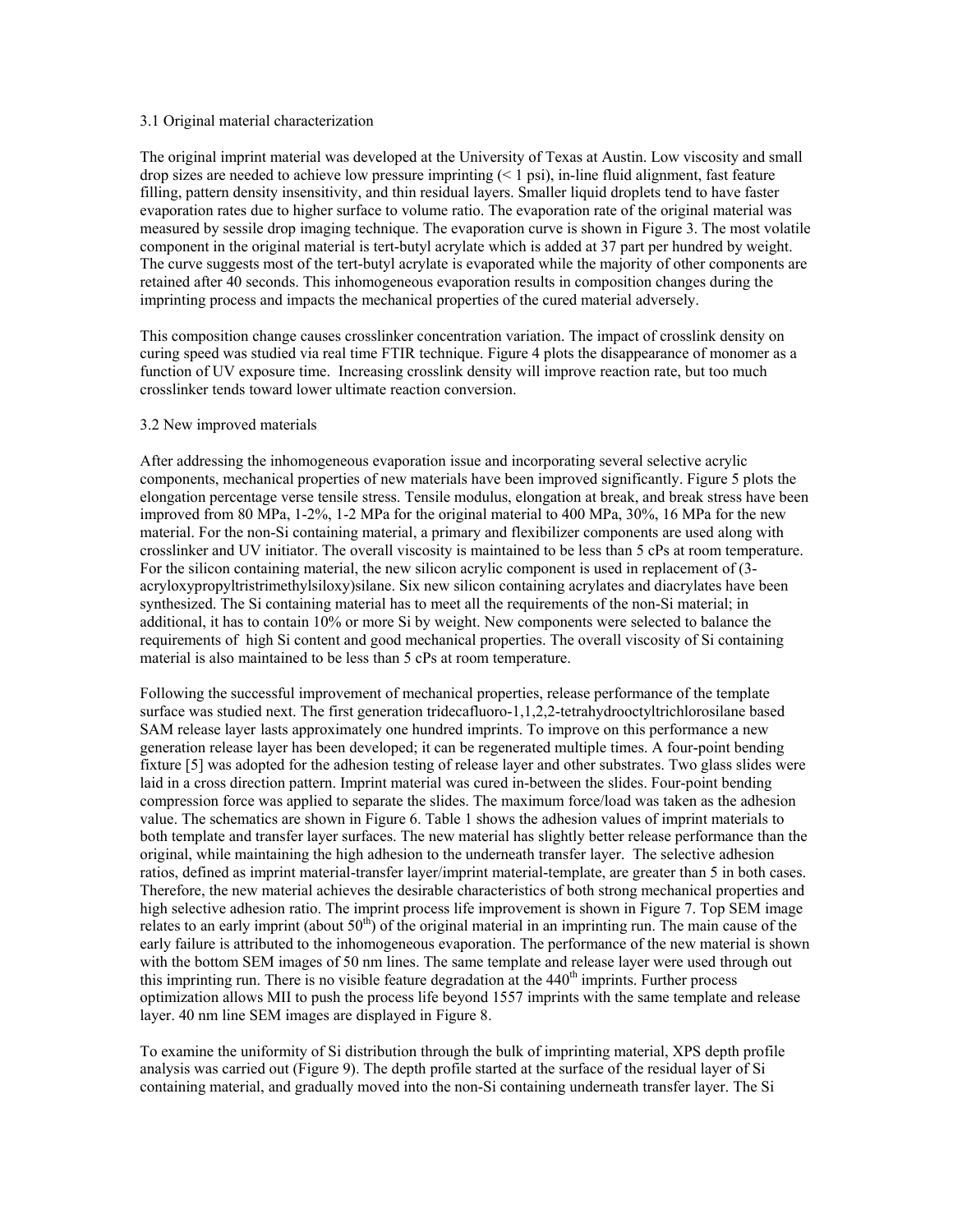content is plotted in atom percentage, and the graph shows that Si is uniformly distributed through the bulk of the residual layer. The weight percentage of Si is 10% or higher.

### **Conclusions**

The cohesive strengths of the solid imprint materials have been improved significantly. The new generation release layer can be regenerated multiple times, and has much better durability than the first generation tridecafluoro-1,1,2,2-tetrahydrooctyltrichlorosilane based SAM release layer. The new improved materials maintain good selective adhesion characteristics. Multiple materials are involved in the imprinting process. The full material sets have been developed to specifically address the issue of process life and defects. Combined with the transfer layer, the new materials can be tailored for wetting and adhesion optimization with minimum interfacial intermixing.

#### **Acknowledgements**

The authors would like to thank E.K. Kim and Michael Dickey of University of Texas at Austin in assisting the FTIR experiments. Also thanks to the Chemistry/Polymer Science Department of Texas State University for the access to the Instron mechanical tester.

### **Bibliography**

- 1. S.Y. Chou, P.R. Krauss, P.J. Renstrom, "Nanoimprint lithography," J. Vac. Sci., Tech. B, 1996. 14(6).
- 2. Mathew Colburn, Todd Bailey, Byung Jin Choi, John G. Ekerdt, S.V. Sreenivasan, C. Grant Willson, "Step and Flash Imprint Lithography," Solid State Technology, July 2001.
- 3. D. J. Resnick, W. J. Dauksher, D. Mancini, K. J. Nordquist, E. Ainley, K. Gehoski, J. H. Baker, T. C. Bailey, B. J. Choi, S. Johnson, S. V. Sreenivasan, J. G. Ekerdt, and C. G. Willson, "High Resolution Templates for Step and Flash Imprint Lithography," J. Microlith., Microfab., Microsyst., Vol. 1 No. 3, October 2002.
- 4. M. Bender et al., "Multiple Imprinting in UV based Nanoimprint Lithography: Related Materials Issues," Microelectronic Engineering, 61– 62 (2002), pp. 407– 413.
- 5. Taniguchi et al., Japanese Journal of Applied Physics, Part 1, Vol. 40, 2002. beginning at page 4194.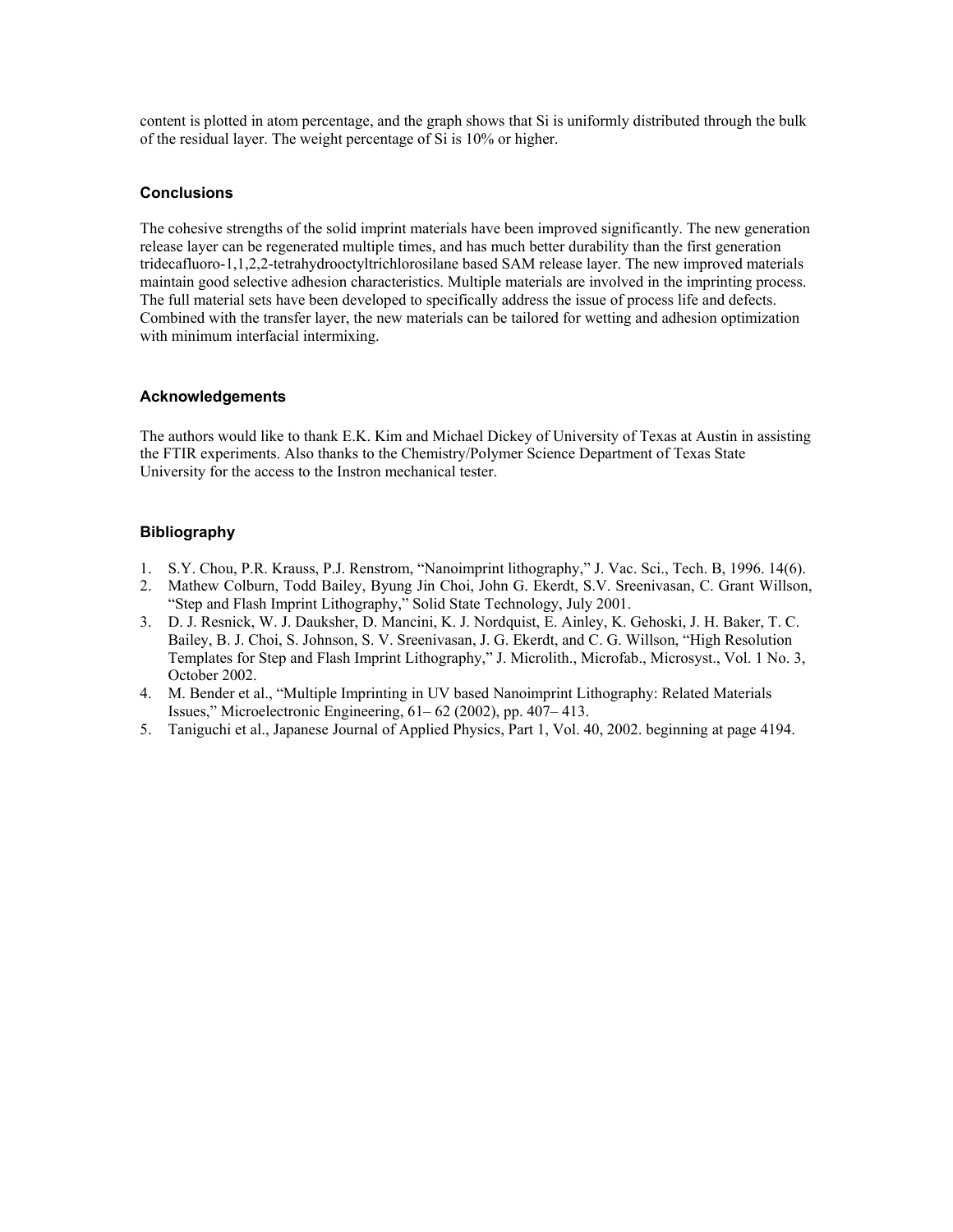

Figure 1: The S-FIL process resolution is at least 20 nm, and appears to be only limited by the template fabrication process



Figure 2: The S-FIL process steps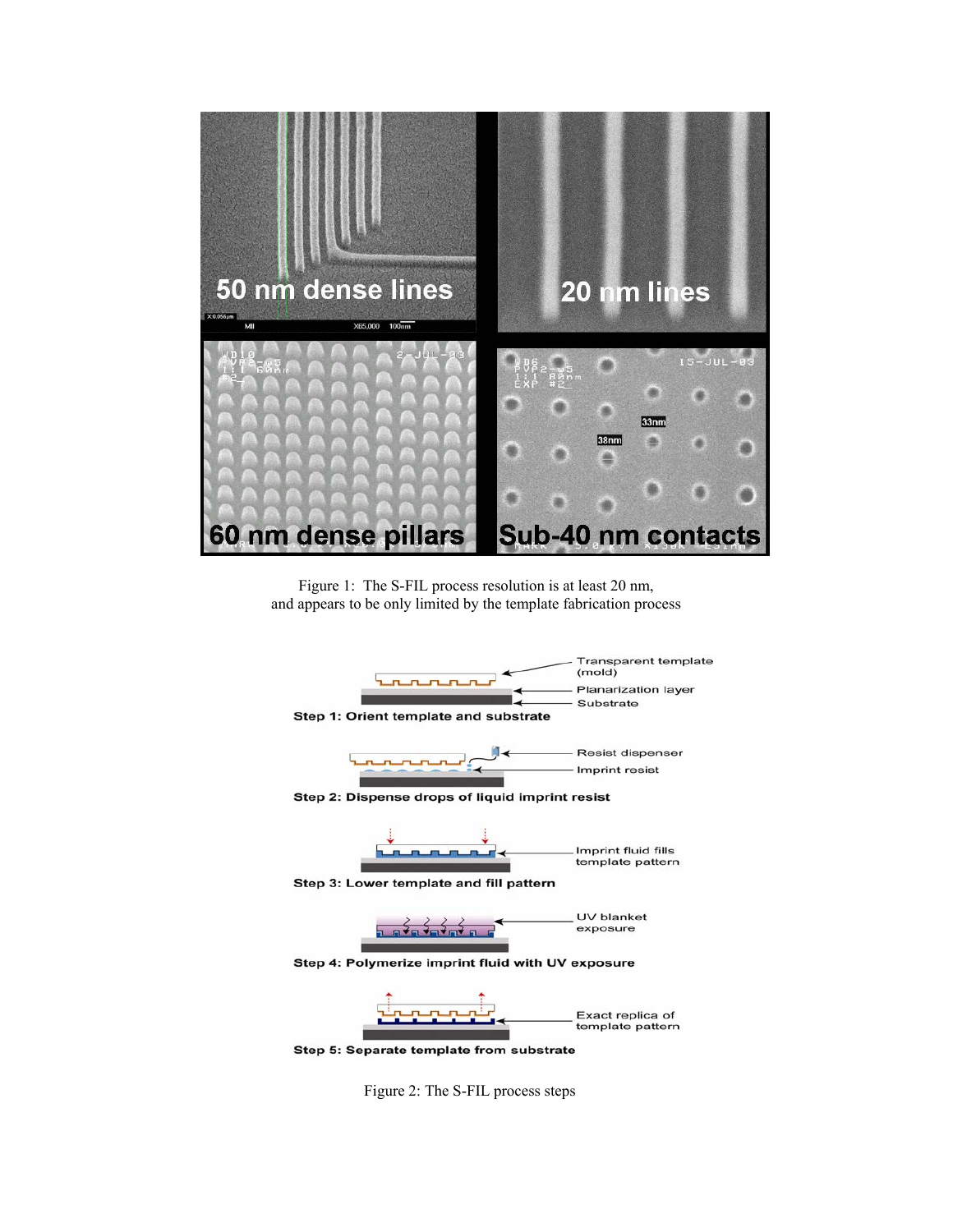

Figure 3: Evaporation Curve of the Original Imprinting Fluid



Figure 4: Impact of Crosslink Density on Curing Speed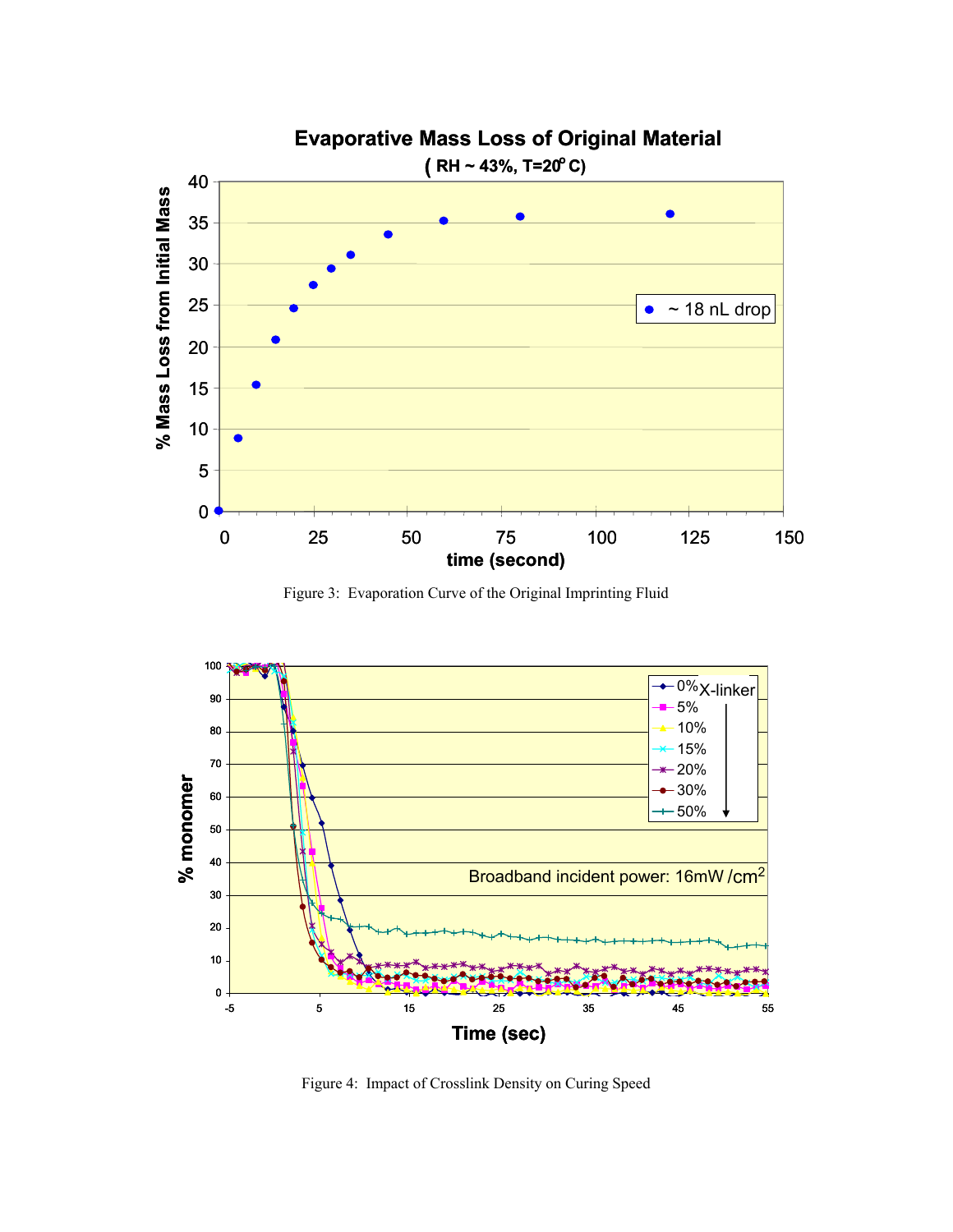

Figure 5: Stress Strain Curves of Cured Imprint Materials



Figure 6: Four-point Bending Test for Adhesion Measurement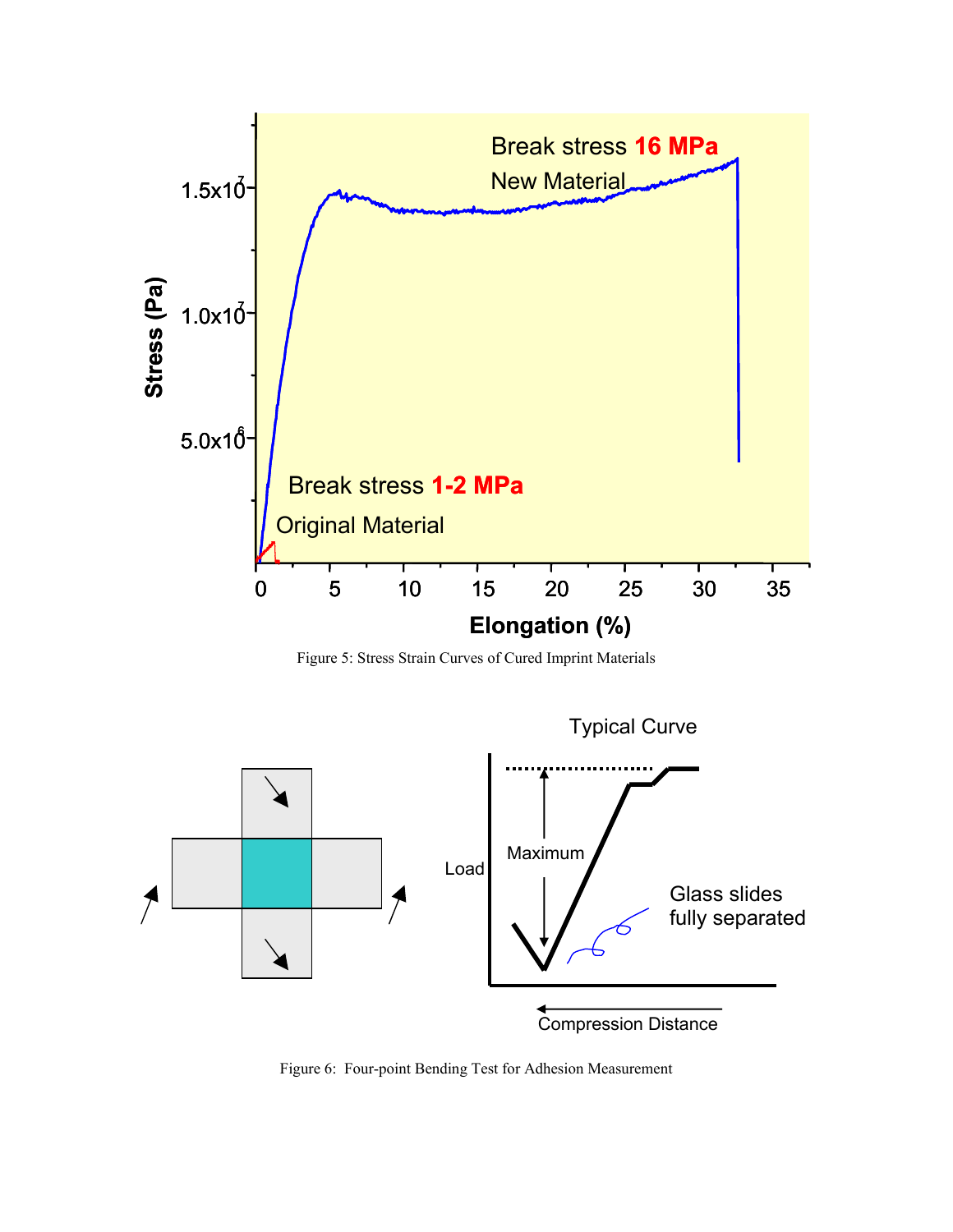|                          | Template /<br><b>Solid Imprint</b> | Transfer Layer /<br><b>Solid Imprint</b> | <b>Selective</b><br><b>Adhesion Ratio</b> |
|--------------------------|------------------------------------|------------------------------------------|-------------------------------------------|
| <b>Original Material</b> | $1.1$ lbf                          | 7.7 lbf                                  | > 5                                       |
| <b>New Material</b>      | 0.95 lbf                           | $8.2$ lbf                                | > 5                                       |

Table 1: Adhesions to Multiple Surfaces



Original Material 50 nm lines Inhomogeneous evaporation

New Material 50 nm lines Same template and release layer





Figure 7: Process Life Improvements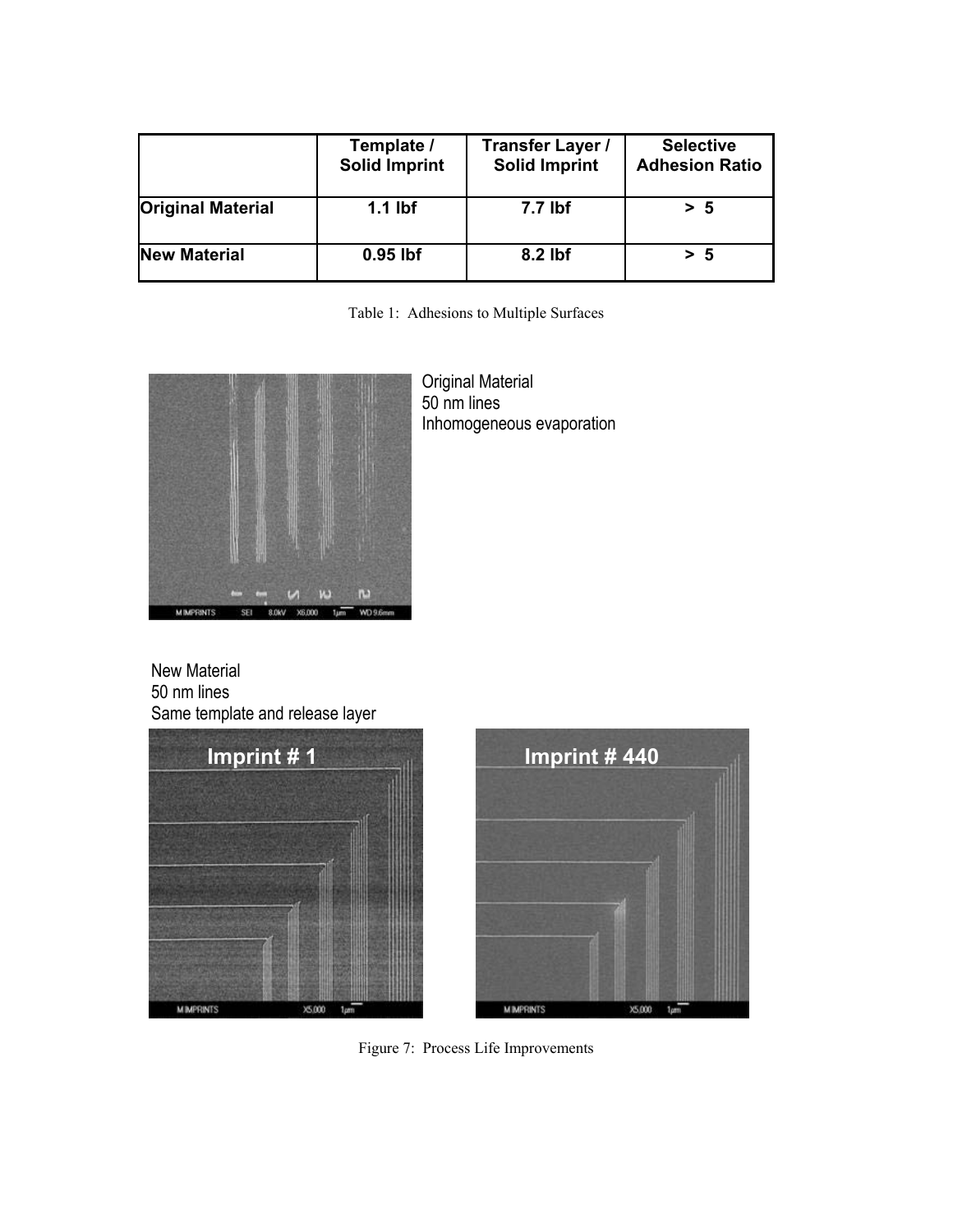